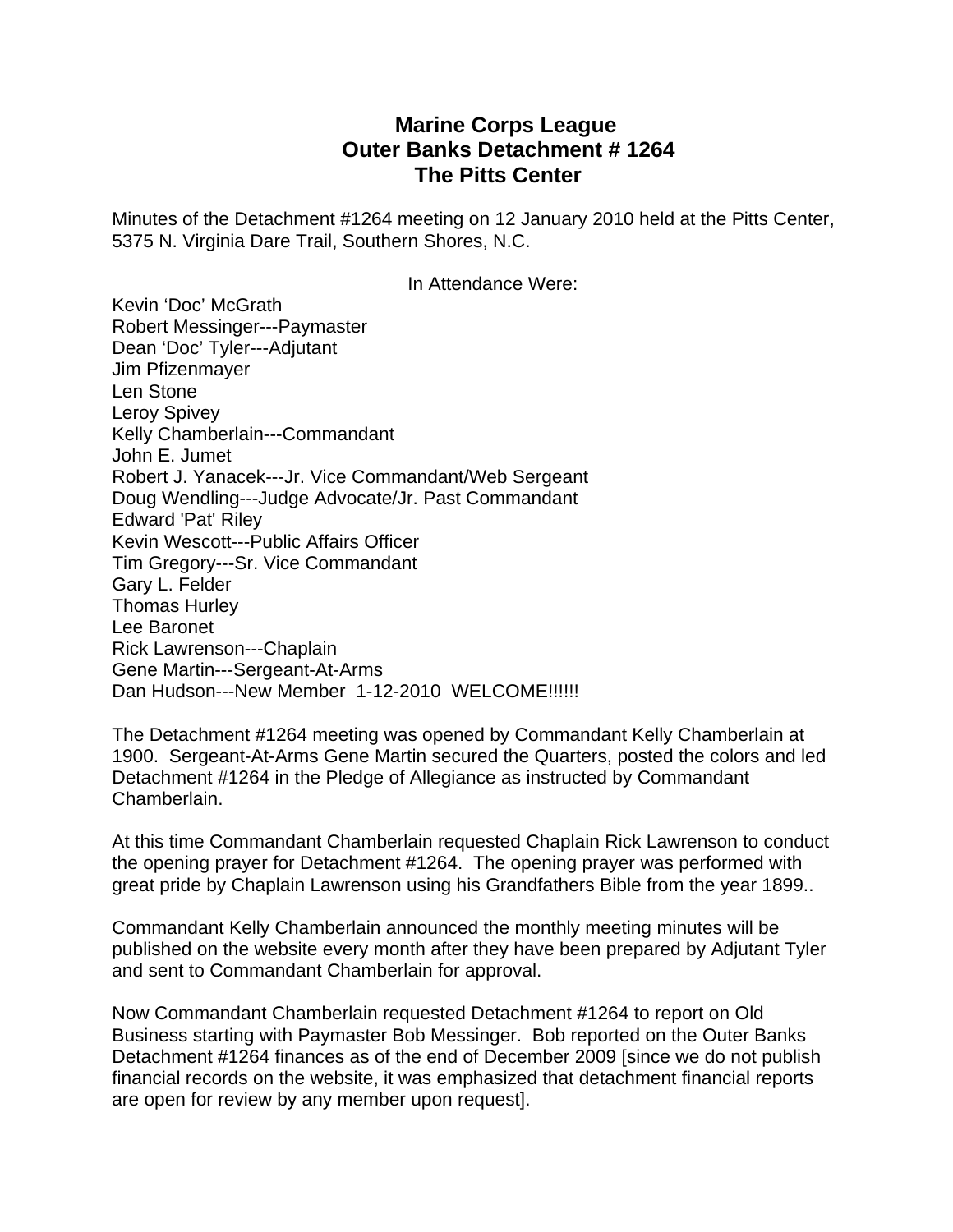Paymaster Bob Messinger reports that the Toys for Tots program for 2009 turned out very well as Detachment #1264 put in a total of 114 hours. The effort collected \$974.99 in cash and 681 toys for Dare County. Paymaster Bob Messinger thanks everyone for their help and says what an outstanding job Detachment #1264 did in the 2009 Toys for Tots program.

Paymaster Bob Messinger is showing some membership dues needing to be paid. Bob will start putting out a form letter to help remind everyone when your membership dues come due.

At this time Judge Advocate Doug Wendling and Commandant Kelly Chamberlain extended congratulations to Marine Corps League--Outer Banks Detachment #1264--for an Outstanding Job----"WELL DONE MEN"--- with the Toys for Tots program of 2009. Judge Advocate Doug Wendling called Kevin Wescott--Public Affairs Officer forward and presented him with a certificate of Appreciation for the provision of the Limo for Toys for Tots 2009. Judge Advocate Wendling then called Bob Messinger--Paymaster forward and presented him with a certificate of appreciation for coordinating the Toys for Tots program in the years 2008 and 2009. Judge Advocate Wendling then presented [Jim Pfizenmayer] the town of Southern Shores a certificate of appreciation for use of the meeting facilities.

Now comes Commandant Kelly Chamberlain to give a year end report for 2009.

**January**: Detachment#1264 Officer installation by Department North Carolina Junior Vice Commandant Wallace Darling.

**February:** Changed meeting location from Baum Center to Kern Pitts Center.

**May**: Purchased 3-point sling for Cpl Ben Wescott-\$27.00. Donated to socks for Troops-\$100.00. Participated in Memorial Day ceremony Nags Head.

**September**: Purchased a Detachment Banner for Detachment events. Hosted Department of North Carolina Commandant and Junior Vice Commandant at Detachment meeting.

**October**: Detachment Adjutant/Paymaster jobs split. Bob Messinger remains Paymaster. Dean "Doc" Tyler appointed Adjutant.

**November**: Detachment Financials audited. Kevin Wescott appointed Public Affairs Officer. Donated \$75.00 to National Wreath Project [Sgt Mac Foundation Donated \$50.00 to U.S. Marines Youth Foundation. Bob Messinger kicked off 2009 Toys for Tots campaign.

**December**: Detachment elections held. All elected/appointed officers reaffirmed. Very successful Toys for Tots wrapped up. Bob Messinger has provided a detailed